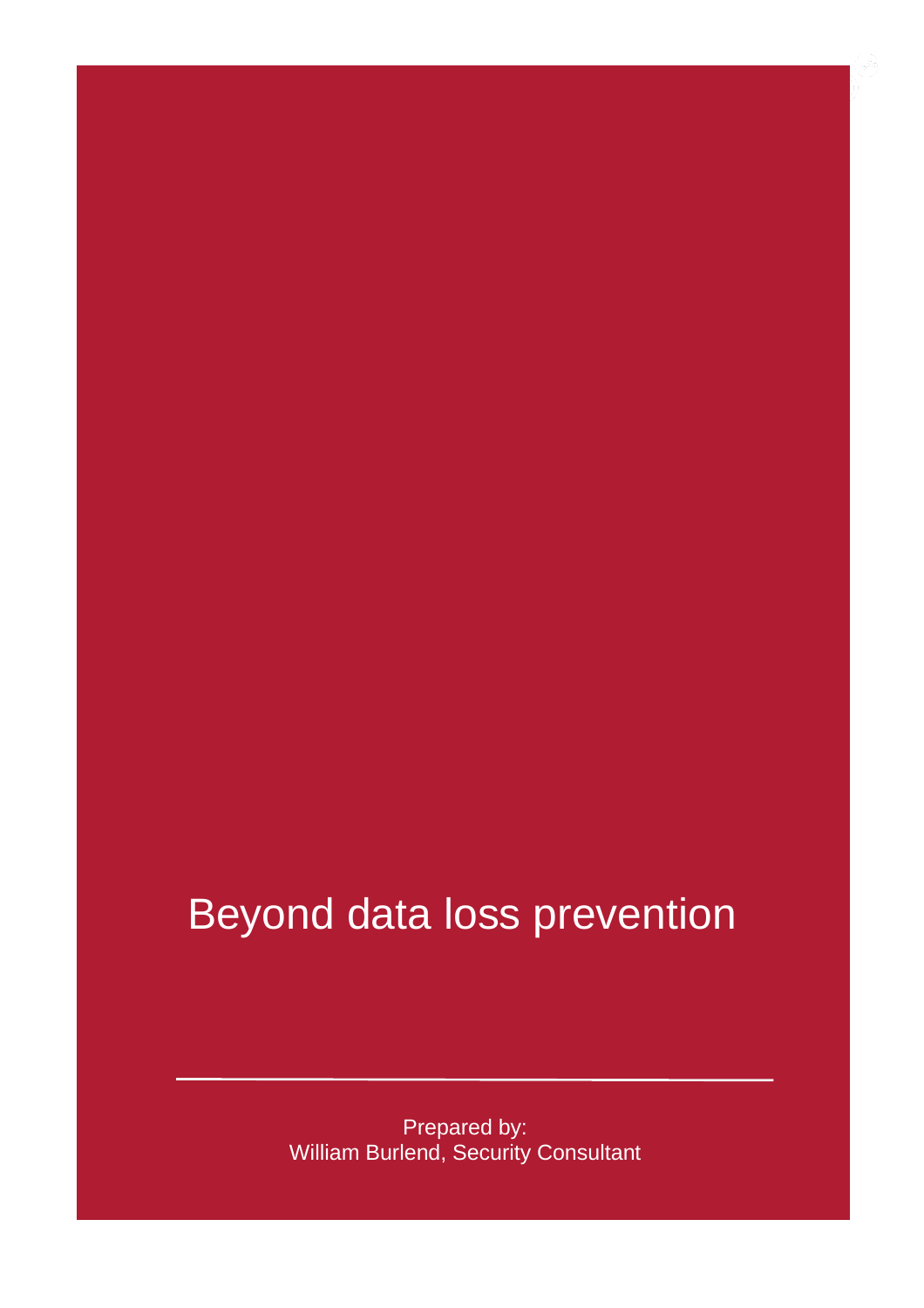# **Table of contents [1. Introduction](#page-2-0) 3 [2. Risks to corporate data](#page-3-0) 4 [3. Current solutions](#page-6-0) 7 [4. Integrating with cloud-based solutions](#page-11-0) 12 [5. The next frontier](#page-13-0) 14 [6. Conclusion](#page-15-0) 16 [7. References & further reading](#page-16-0) 17 [8. About NCC Group](#page-18-0) 19**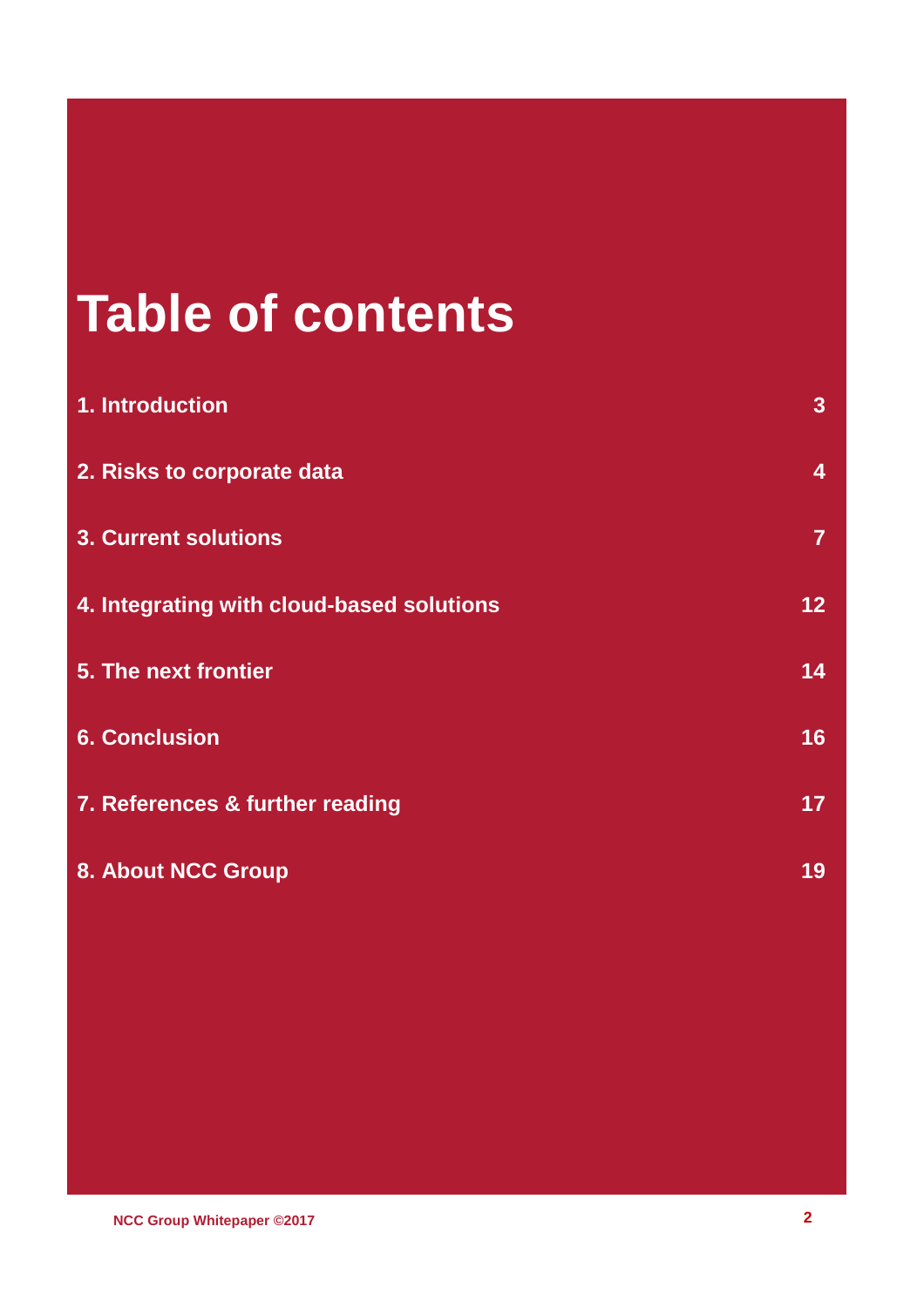## <span id="page-2-0"></span>**1. Introduction**

Data Loss Prevention (DLP) is a security control aimed at detecting sensitive data on a corporate network and highlighting when it leaves the network, or is accessed without authorisation. DLP tools can take many forms including endpoint security, email, cloud-based solutions and mobile device management software. DLP implementations can be seen by some employees and departments as a blocker or as a delay to their everyday work functions and responsibilities. However, when configured correctly a DLP solution can be a great asset to a business and support a range of security goals and compliance, such as PCI and General Data Protection Regulation (GDPR).

The diagram below provides an overview of some of the different types of DLP solutions available and the devices/applications that they seek to protect from potential data loss.

This whitepaper aims to discuss the various benefits and pitfalls of DLP solutions currently available. It will also address how DLP can be integrated with cloud providers, given the ever-increasing demand to place data in the cloud.

| <b>Endpoint Protector 4</b>      | ⊞<br>ढ<br><b>Blocked Devices</b>                                    |                          |
|----------------------------------|---------------------------------------------------------------------|--------------------------|
| <b>Protected Network</b>         | $\circ$<br>Authorized Devices<br>Device Control                     |                          |
|                                  | <b>Enforced Encryption</b><br>Encrypted Data Transfer with EasyLook | BU S                     |
| <b>amilium</b><br>Mad            | <b>Content Aware Protection</b><br>Reporting and Analysis           |                          |
| <b>THEFT</b><br>PC               | Devices<br>Strong DLP Policy<br>Applications                        |                          |
|                                  | CO<br>få                                                            | eu                       |
| iPhone / Android Phone           | Mobile Device Management<br>Tracking and Locating                   |                          |
| $\circ$<br>iPad / Android Tablet | App Management<br>Strong Security Policy                            |                          |
| <b>Controlled Mobile Devices</b> | 噩                                                                   |                          |
|                                  | Password<br>Device<br>Enforcement<br>Encryption                     | Remote Nuke<br>Wipe/Lock |

<span id="page-2-1"></span>*Figure 1: Diagram detailing the split of devices and general function of a DLP solution [1]*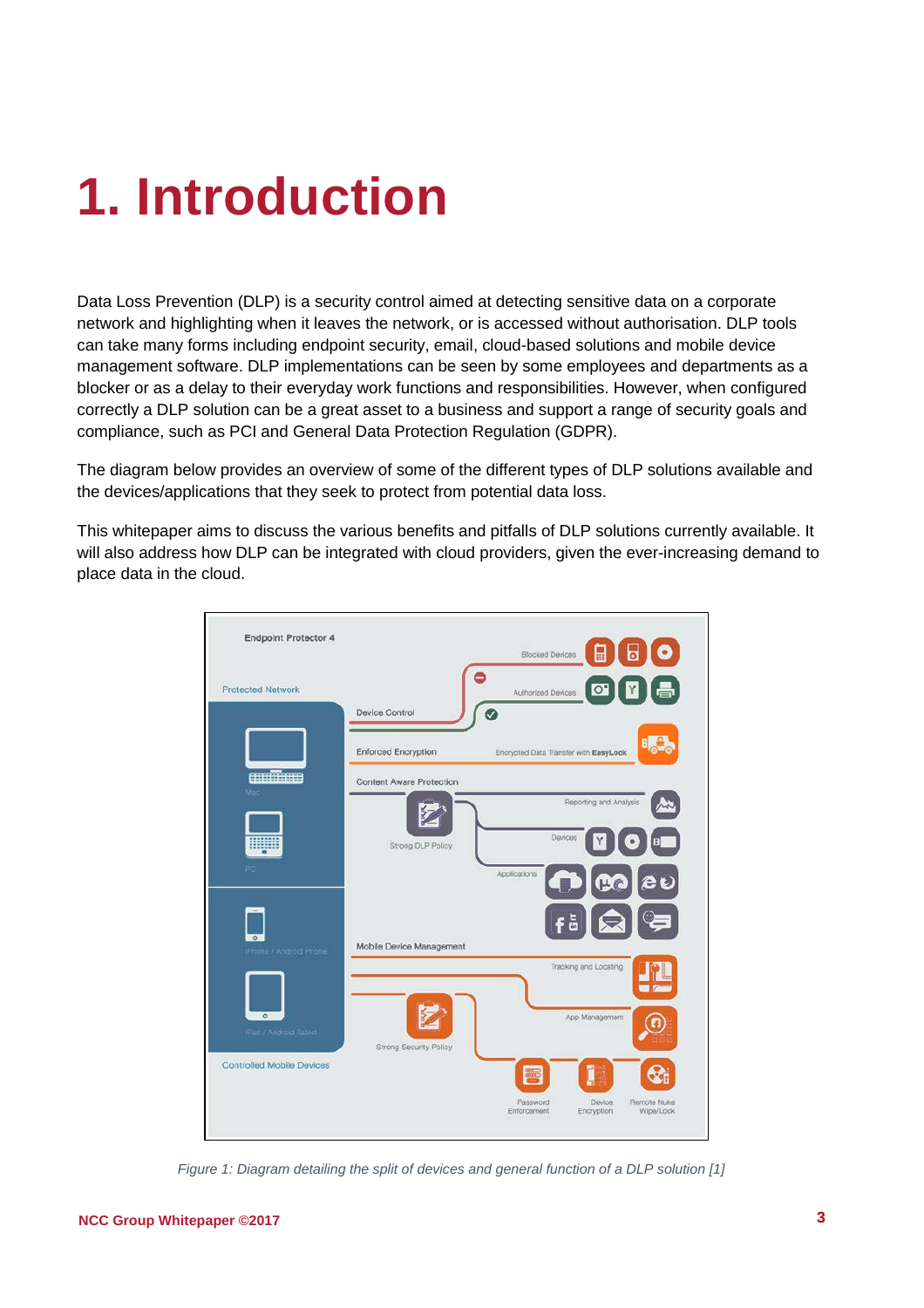## <span id="page-3-0"></span>**2. Risks to corporate data**

As businesses evolve their working environments and support their IT infrastructure through the introduction of new and exciting technologies, the risk to data loss (both customer and business) increases.

In a typical office there are many ways in which confidential data might be leaked, including:

- Social media networks
- Corporate instant messaging
- Use of smart phones to take photos and record audio/video
- Misconfigured CCTV and network devices
- Printers
- Cloud storage
- Personal email
- Smart watches
- Internet of Things (IoT) devices

#### **2.1 Examples**

Seemingly innocuous devices, for example printers, can hold a wealth of information and therefore need to be taken into consideration when devising a DLP implementation on a corporate network. Some of the risks that can be taken include increased print jobs from employees leaving the organisation, indicating potential intellectual property theft. Also sensitive data could remain on the printer's internal hard drive when the printer is either scrapped, sold or sent away for maintenance. If they are misconfigured and exposed to the Internet, they can become victim to a malicious attack which could result in an unauthorised person being able to copy the data being sent to the printer from outside of the network.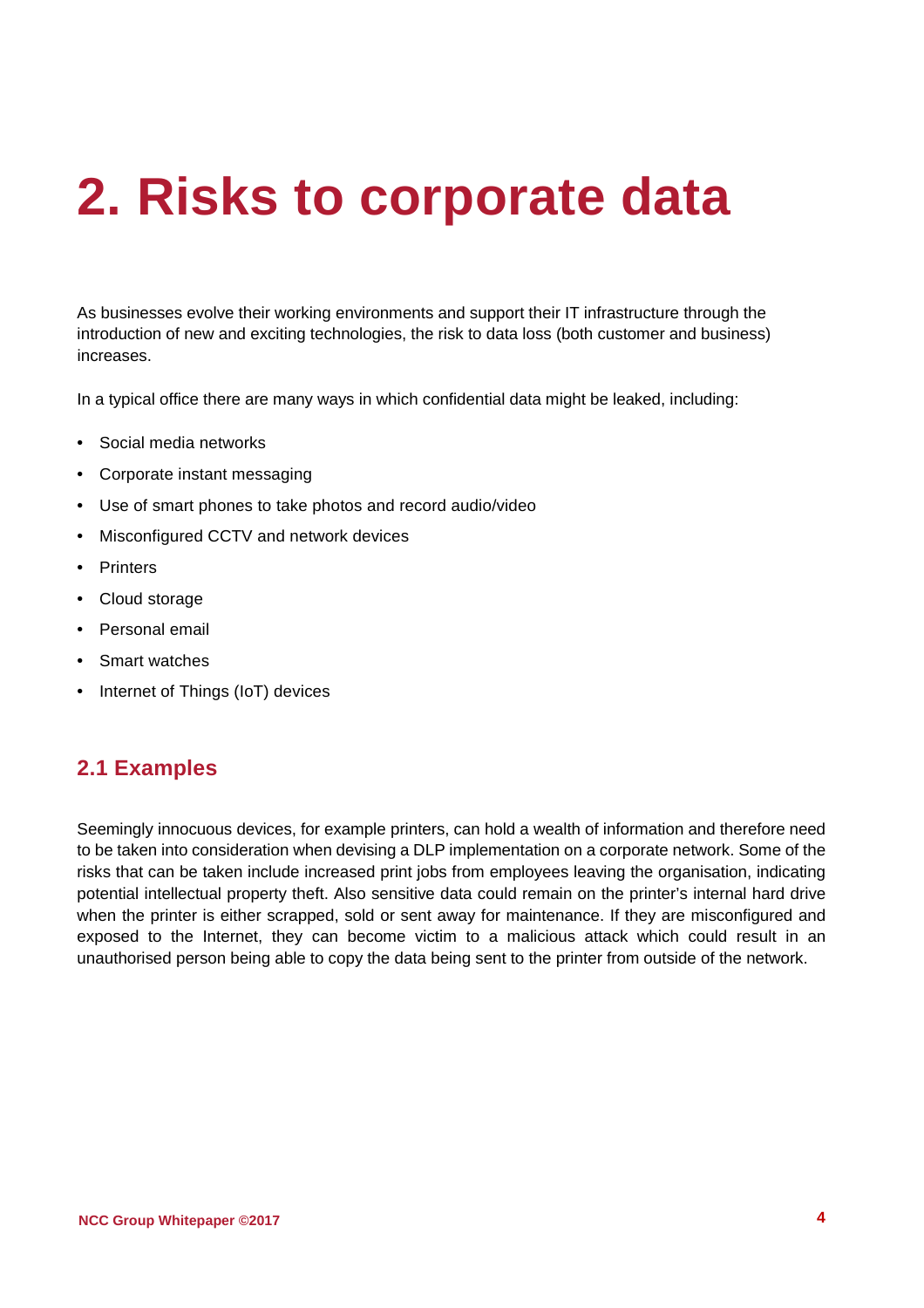

*Figure 2: Security risks against printers and their data [2]*

<span id="page-4-0"></span>Data loss software can be installed on endpoints to prevent sensitive documents such as M&A, intellectual property or client data from being printed. It is also important for effective DLP solutions to have a policy which takes standard deviation into account. For example, if an employee hands in their notice and they suddenly increase their printing from approximately 20 to 80 documents a week, this could be flagged for investigation through the use of a DLP solution.

Removable media such as USB devices, CD-ROMs, mobile phones and smart watches can be used to take information from a network. Therefore, controls are required to mitigate these risks. There have been recent examples of data being taken from a network without authorisation, resulting in a serious data breach. One example is a Europol employee who copied a 700 page report on terrorist groups to a USB device. This device was then moved to a personal storage device connected to their home network. Unfortunately, this device was misconfigured and was actually exposed to the Internet without any form of authentication [3].

Not all of these types of risk can be mitigated through use of DLP tools alone. However, combined with user education, well-written corporate policies, a good network security posture and an awareness of laws and regulations governing the information stored, the majority of data leakages are preventable.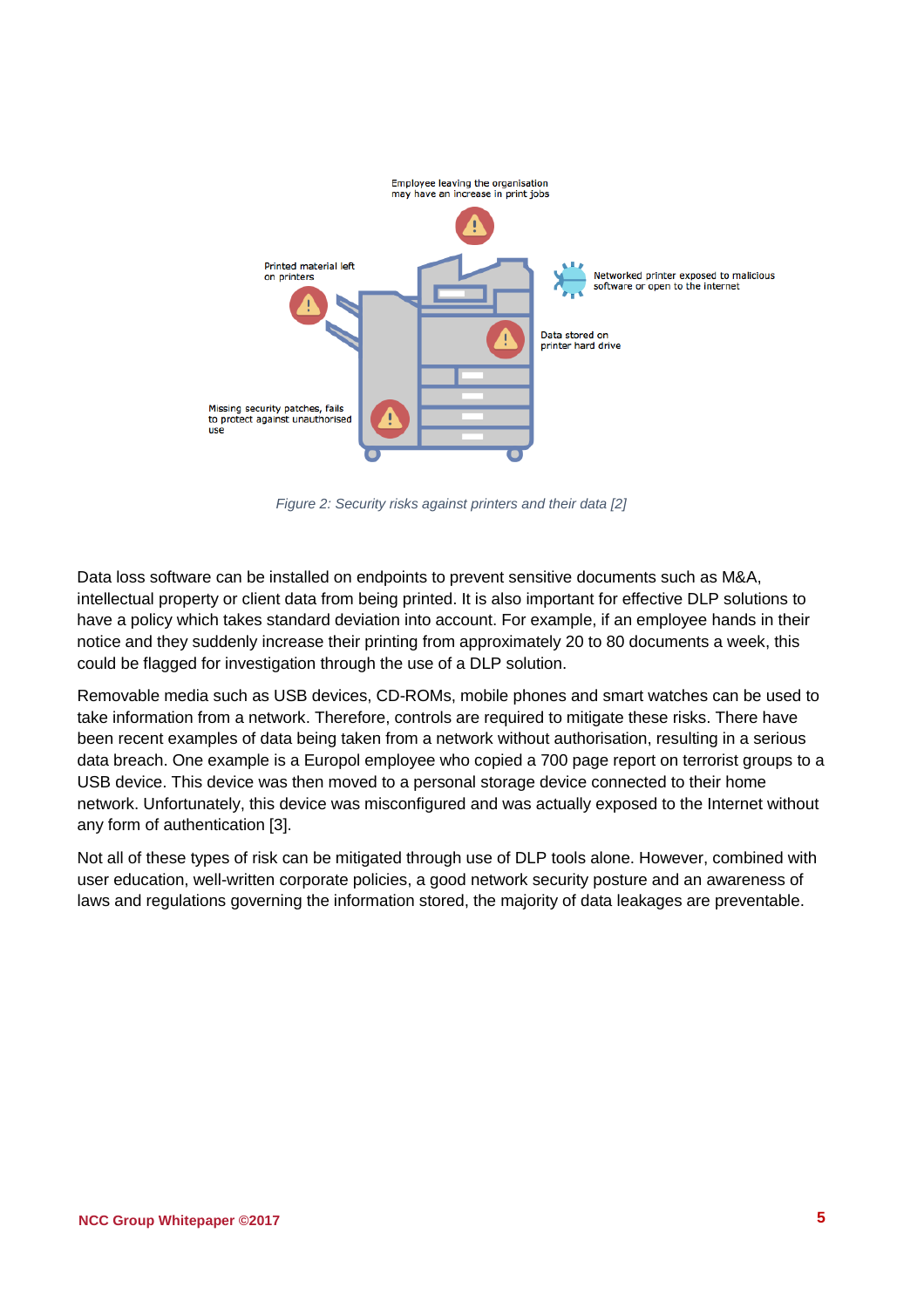#### **2.2 When DLP could have saved the day**

There have been a number of instances where a DLP solution could have prevented a data leak and therefore, the subsequent fine from the Information Commissioner's Office (ICO). One such example involves a County Council fined £120,000 after staff emailed files containing sensitive personal data to the wrong recipients [4]. If a DLP policy had been configured to block emails which included personal data, this incident could have been avoided and saved the County Council from a substantial fine and significant reputational damage.

The table below shows fines issued by the ICO relating to email errors since 2011. In all instances email errors or abuse were the conduit for data loss or exposure [5]:

| Data controller         | <b>Sector</b> | <b>Nature</b>                         | Date of final | <b>Fine</b> |
|-------------------------|---------------|---------------------------------------|---------------|-------------|
|                         |               |                                       | notice        |             |
| <b>Surrey County</b>    | Local         | Various incidents concerning the      | 06/06/2011    | £120,000    |
| Council                 | government    | disclosure of personal data via       |               |             |
|                         |               | email to incorrect recipients         |               |             |
| <b>North Somerset</b>   | Local         | Various incidents concerning the      | 09/11/2011    | £60,000     |
| Council                 | government    | disclosure of personal data via       |               |             |
|                         |               | email to incorrect recipient          |               |             |
| Worcestershire          | Local         | Disclosure of personal data via       | 17/11/2011    | £80,000     |
| <b>County Council</b>   | government    | email to incorrect recipients         |               |             |
| <b>Cheshire East</b>    | Local         | Disclosure of personal data via       | 08/02/2012    | £80,000     |
| Council                 | government    | email to unintended recipients        |               |             |
| Stoke on Trent          | Local         | Disclosure of personal data via       | 23/10/2012    | £120,000    |
| <b>City Council</b>     | government    | email to incorrect recipient          |               |             |
| Ministry of             | Central       | Spreadsheets showing prisoners'       | 22/10/2013    | £140,000    |
| Justice                 | government    | details emailed to members of the     |               |             |
|                         |               | public                                |               |             |
| Bloomsbury              | Health        | Inadvertently revealed the identities | 11/12/2015    | £250.00     |
| <b>Patient Network</b>  |               | of HIV patients through an email      |               |             |
|                         |               | error                                 |               |             |
| <b>Telegraph Media</b>  | Media         | Sending hundreds of thousands of      | 15/12/2015    | £30,000     |
| <b>Group Ltd</b>        |               | emails urging readers to vote         |               |             |
|                         |               | Conservative in the general           |               |             |
|                         |               | election                              |               |             |
| Chelsea &               | Health        | A health trust revealed the email     | 04/05/2016    | £180,000    |
| Westminster             |               | addresses of more than 700 users      |               |             |
| <b>Hospital NHS</b>     |               | of a HIV service                      |               |             |
| <b>Foundation Trust</b> |               |                                       |               |             |
| <b>Chief Constable</b>  | Criminal      | An email, containing information      | 02/06/2016    | £150,000    |
| of Dyfed Powys          | justice       | that could be used to identify eight  |               |             |
| Police                  |               | sex offenders, was sent to a          |               |             |
|                         |               | member of the public in error         |               |             |
|                         |               |                                       | Total         | £960,250    |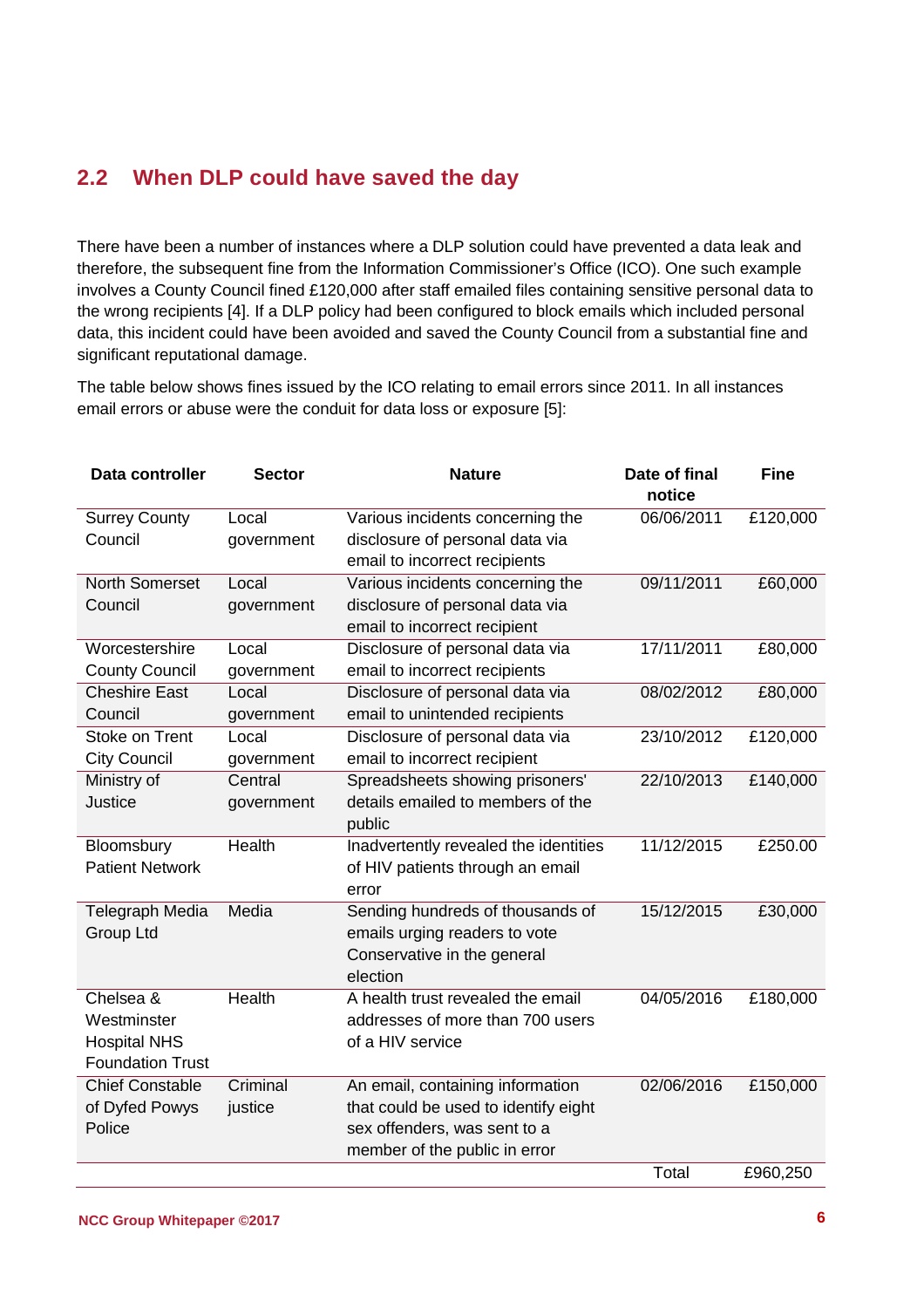### <span id="page-6-0"></span>**3. Current solutions**

Today, there are a number of DLP products available on the market which can cater for business' unique network architectures. Some of the most widely used solutions can be seen on the image below and include Symantec DLP, Digital Guardian and Forcepoint. These have a host of options to refine policies and install on multiple device types. There are also some key advantages to choosing a market leader, mostly down to their budgets and higher staff headcount. Benefits often include being more feature rich and bug fixes being released in shorter time frames.

However, some organisations prefer a more personal approach and by going with a more niche company there might be more room for product customisation to better fit with the network it is to be installed on. It might also be that the company focuses specifically on only one aspect, such as Bring Your Own Device (BYOD) DLP and this is all that the client is looking to achieve.



<span id="page-6-1"></span>*Figure 3: Magic Quadrant for Enterprise Data Loss Prevention [6]*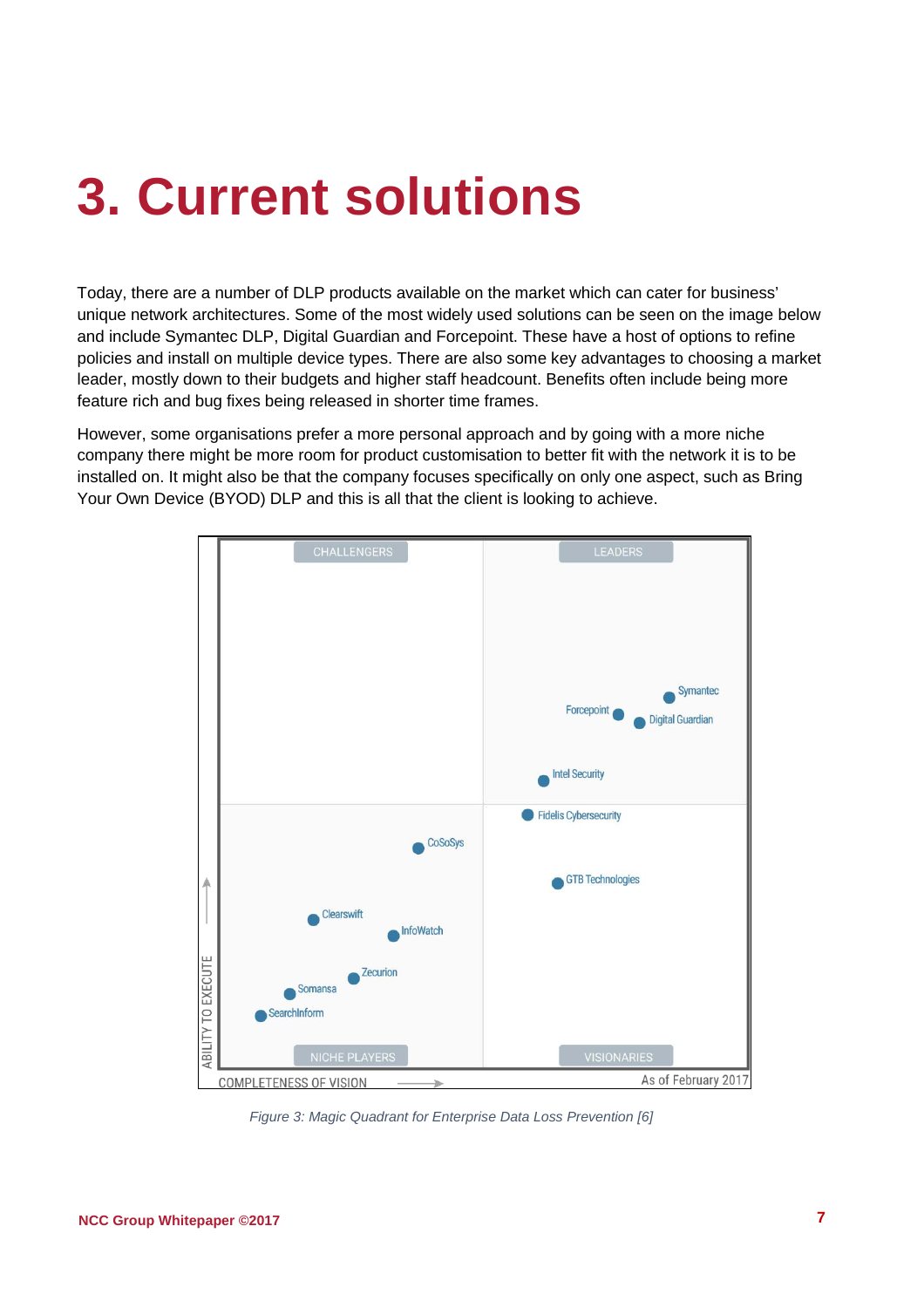#### **3.1 Advantages of DLP & its business impact**

DLP software can be a great asset to a business in many ways. Depending on the sector of the organisation, DLP tools can be honed to help support Business as Usual (BAU) tasks. This can include monitoring network activity, preventing data from being leaked out of the network perimeter, supporting internal investigation teams or helping to obtain a regulatory or compliance certification.

An example of this could be monitoring insider threats. The information security team, in collaboration with various business stakeholders, could detail the number of customer records a member of the call centre staff typically accesses in a standard shift. Based on this information, a standard deviation rule could be configured that triggers an alert when a user accesses ten per cent above the agreed number of records. This would then detail the staff member, file paths accessed and the times they were viewed. Depending on the type of organisation, this may then be passed to the internal investigations team as a form of evidence and may also form part of an ongoing assessment into staff activity.

Data loss tools can also be used to support regulatory goals for the company. For example an organisation may be working towards PCI-DSS compliance. DLP can be used to passively scan various network segments to analyse the type of information being stored, such as credit card details, addresses, dates of births and other Personally Identifiable Information (PII). Armed with this knowledge, network teams can go about implementing effective network segmentation and ensuring sensitive information is removed to obtain compliance and regulatory sign-off.

Projects such as Identity Access Management (IAM), whereby user roles are defined along with their associated access, can utilise DLP data. This could include tracking the type of information a user accesses on a daily basis or online services which require some form of file upload process. The majority of DLP solutions include a dashboard which can be used to generate custom reports and this feature can be extremely useful when trying to uncover shadow IT within the business. By filtering on some of the most used email or cloud storage providers, it might be possible to uncover poor business processes which have been developed to speed up everyday tasks. This information can then be used, along with the affected business unit to come up with a more secure solution to the problems they face.

Employee education can also be greatly assisted through the use of a DLP solution as most support alerts which advise users that what they are attempting to do may breach company policy. For example, if you were to upload a document which contains details of a corporate patent to personal cloud storage, you could receive a warning pop-up advising that this action is not permitted with an explanation. You could then choose to either ignore the alert, mark as a false positive and include a comment or abide to the alert and prevent the document from leaving the network. Over time, this would also re-educate users to the types of data that is acceptable to send and upload.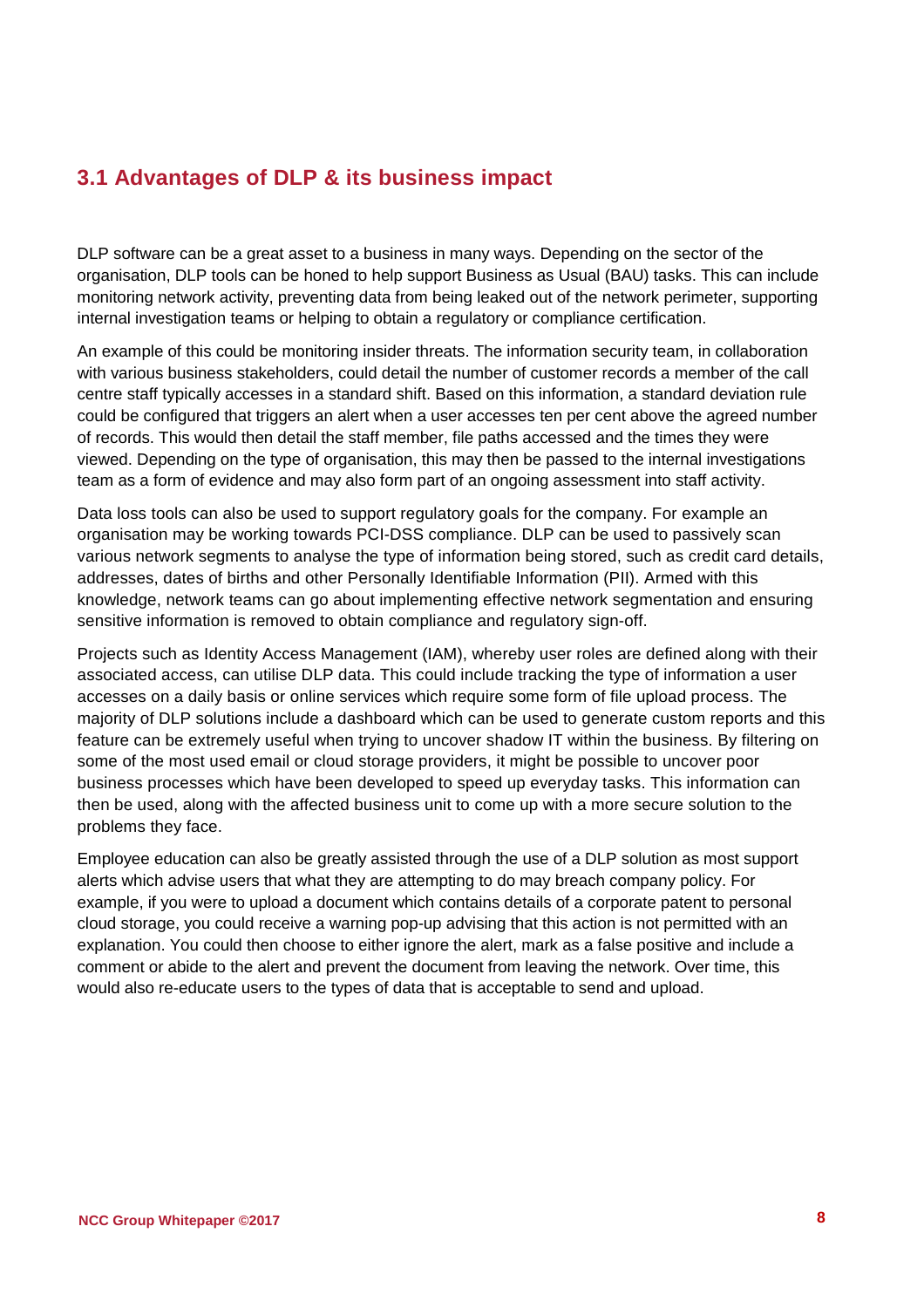| This message may contain sensitive content:                                 | contoso.com |
|-----------------------------------------------------------------------------|-------------|
| • Credit Card Number                                                        |             |
| You can report that this message doesn't<br>contain sensitive content.      |             |
| Report                                                                      | Irmation    |
| Learn more about your organization's policy.                                |             |
| I have received updated credit card information for the following employee: |             |
|                                                                             |             |

*Figure 4: Email popup alert advising users [7]*

<span id="page-8-0"></span>Managing removable media on corporate networks can become a contentious issue. There has to be a trade-off between security and usability with a lot of solutions either using a whitelist approach, software blocking or physically disabling the ports.

Group policy can be used to perform a blanket block on all ports as a quick and effective fix to the risk they pose. However, there are many valid reasons why this would not be appropriate.

Another method is to use a whitelisting approach which requires devices to be approved by IT before being plugged into a machine. This works well with DLP software as the whitelisted device can then be monitored for the types of files that are uploaded. Physical devices exist which can be placed over ports to lock them down, preventing storage devices from being inserted into the machine. Another variant of physical port lockdown is filling the ports with an epoxy resin which when hardened, physically protects those ports from physical device connection. However, this is not very practical for a large organisation as the number of port locks/blocks required could run into thousands.

One of the major drawbacks of any DLP solution is that in order for it to be effective, it needs to be able to decrypt encrypted data in order to inspect its content and nature. While it isn't possible to view the content of an encrypted file which is being copied off the network (or attached to an email), a policy can, however, be set to detect encrypted data and set it to either block or raise an alert. For policies that require scanning of all content, consideration will be required where encrypted streams are terminated. This may require installation of encryption (SSL) keys and certificates on DLP scanning devices so that the encrypted streams can be terminated and the data inspected. This will require careful key management and a robust configuration to ensure that stream encryption is not inadvertently weakened or exposed through the introduction of DLP solutions.

Thin clients can be a good compromise in order to reduce the costs associated with DLP technology. If an organisation has end-user terminals that do not store data, have input ports or any method to transfer data (other than via a web browser and email), this could be a good solution to secure a sensitive environment [8]. All data and applications reside on a server that is typically hardened and maintained in a secure area of the network. This option would certainly not be for every organisation as there are a multitude of reasons why accessing and transferring data via removable media is required. However, it might be appropriate for highly sensitive areas of the network, such as card data environments, or for teams that analyse protectively-marked documents.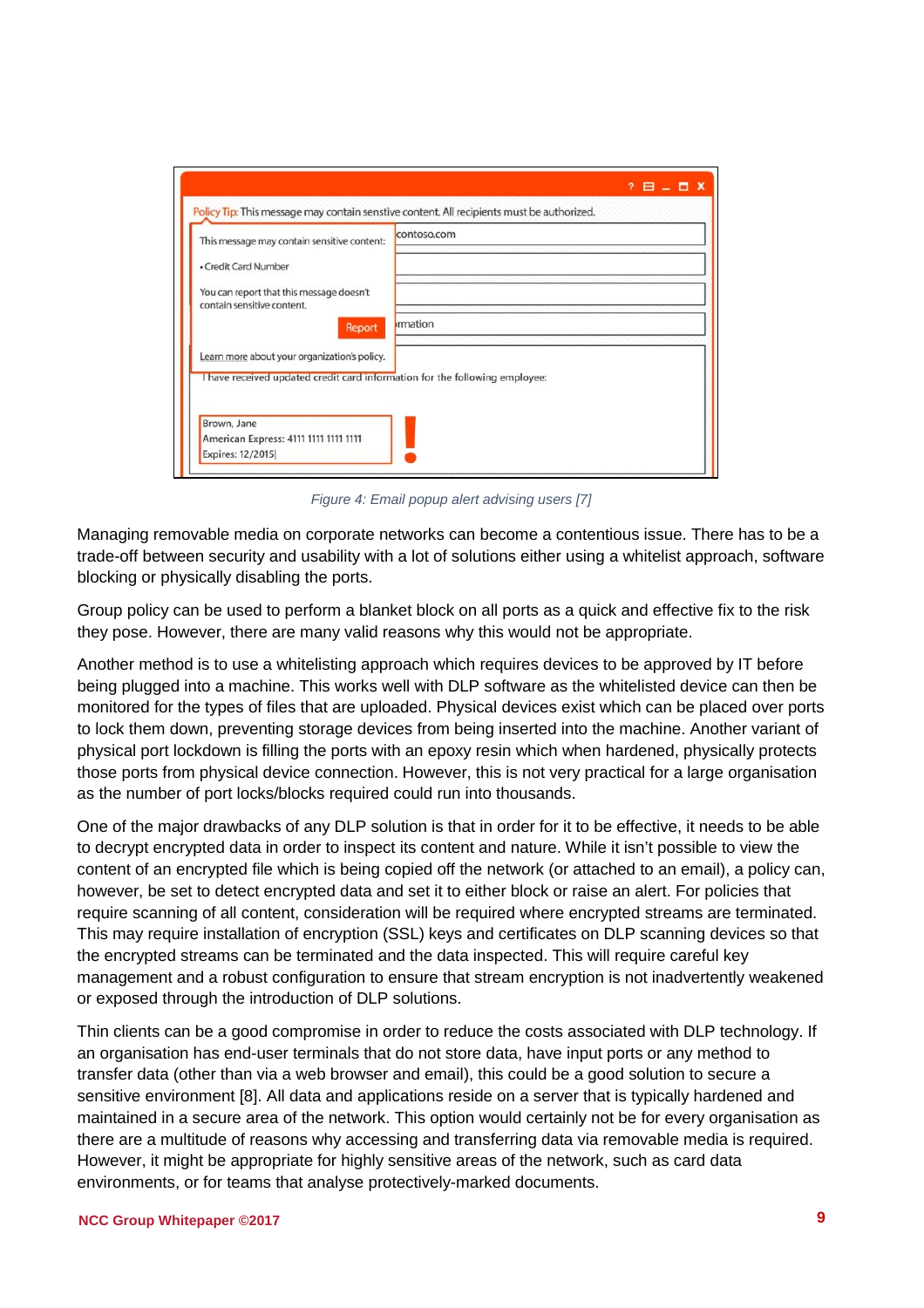#### **3.2 Why solutions can fail**

Understanding what the business classes as sensitive data is one of the most difficult aspects to get right when configuring DLP policies. There may be differences of opinion between the information that the security team deem to be important compared with the various business units. If this issue is not addressed then two scenarios may occur:

- 1. The DLP policies are too broad and may trigger a vast number of security incidents that need to be manually reviewed. A significant proportion of the incidents would be false positives.
- 2. Polices configured are too relaxed and sensitive information is not picked up. This may result in a data breach along with potential reputational damage or regulatory fines and investigations.

To overcome these issues, business engagement and a detailed breakdown of what each department wants to protect is required. Based on the outcome of these meetings, policies can be set up to focus on capturing specific file types or taking a hash of a document and checking files for matches.

Alternatively, if time and funding allow, a data classification project can be undertaken. This involves going through the data stored and generated by the business and modifying it to include metadata to help with tagging. This can then be integrated in DLP polices in order to search for data which matches the various tags. There are a number of benefits to undertaking this type of project, such as removing duplicate files and subsequently freeing up storage space on the network. Defining data owners can also help to ensure the process is rolled out systematically throughout the company while also facilitating GDPR compliance, due to having known and defined data controllers.

In terms of the information security team managing the DLP incidents, segregation of duties needs to be enforced. Failing to consider an insider threat could jeopardise the whole implementation of DLP within the organisation. One recent study stated that "26 per cent of employees admitted to uploading sensitive information to cloud apps with the specific intent to share that data outside the company" [9]. If an information security analyst has the ability to dismiss incidents that are generated by themselves this could bypass all DLP controls. The manager of the team should also receive automated weekly results of the top ten worst offenders (with regards to employees triggering alerts) and also destinations or methods of the incidents. This enables transparency within the team and should mitigate any such occurrences of misconduct.

Depending on the size of the organisation and the number of DLP policies in force, a significant number of DLP incidents can be generated. The time spent by information security staff remediating and categorising them correctly can be huge. Manually inspecting thousands of incidents to determine if they are false positives or require further investigation is not time well spent and could be put to better use. Another disadvantage of poor policies is the amount of storage required to quarantine incidents.

BYOD is another major issue that faces both DLP systems and organisations. If users are accessing corporate data on their personal devices it should fall under the scope for DLP. However, some users may have concerns around privacy as the company could end up viewing personal, non-work related content.

Other data transport mediums such as Bluetooth, infrared and Near Field Communication (NFC) are not currently natively supported by DLP solutions. This does present a small data risk, though the number of business cases that would require sensitive data to be transferred via these channels will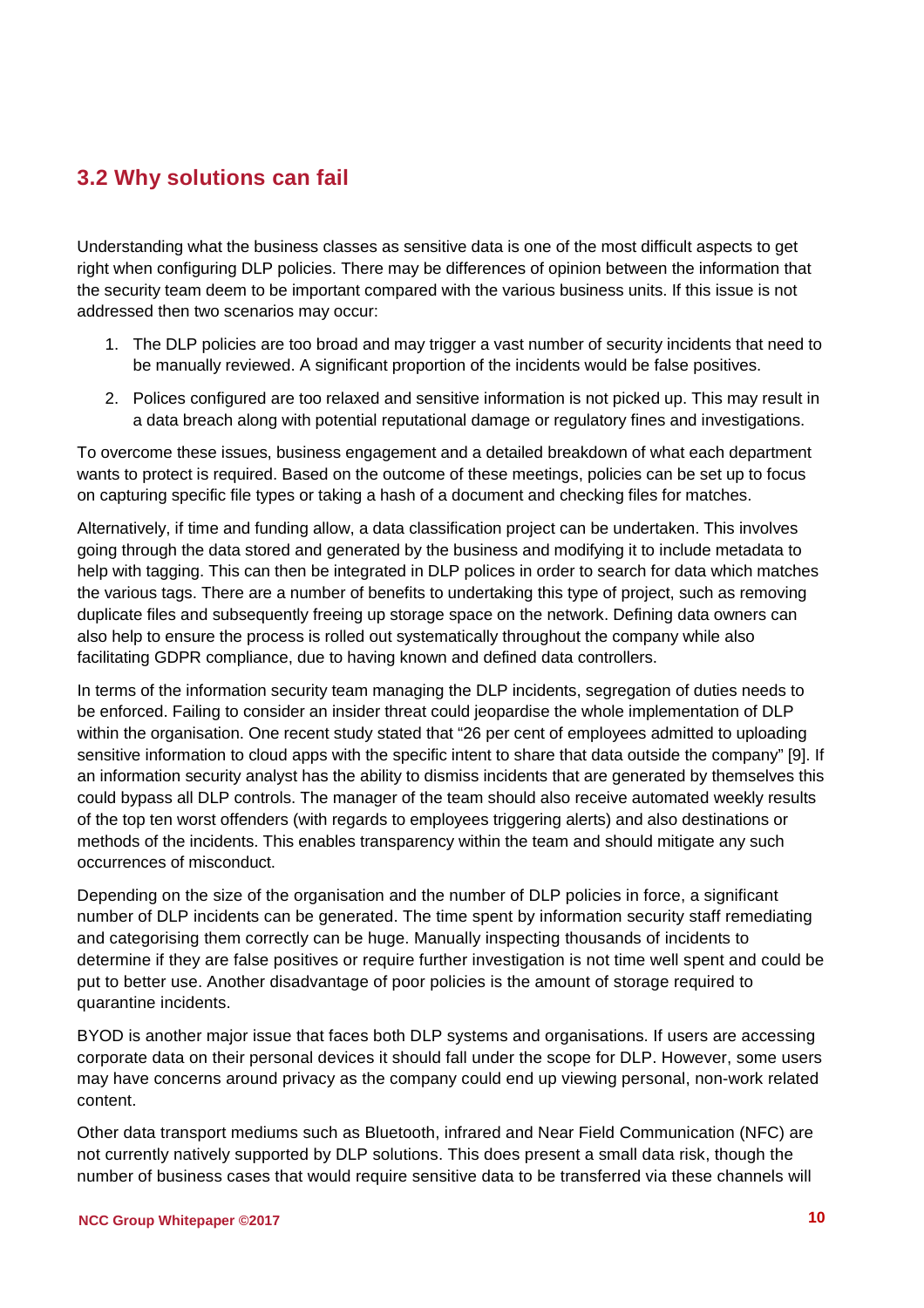be relatively low. It could therefore be reviewed on a case by case basis. Simple lockdowns of these interfaces through group policy could minimise the potential risk of data loss through wireless networks, however, as endpoint devices become ever more reliant on wireless technology for networking, there is a need for DLP wireless solutions to facilitate assurance in this space.

#### **3.2.1 A web of encryption**

The Internet is increasingly using more secure methods to serve content and in recent years there has been a surge in sites utilising HTTPS over the insecure plain-text version HTTP. This is partly as a result of a number of high profile attacks against organisations as well as various government whistle-blowers. According to data supplied by Mozilla [10] and Google [11], HTTPS traffic now makes up more than half of the traffic seen online. Apart from this being a great step forward for online security and the communities that make use of the services, it does pose challenges for companies want to ensure their DLP systems can view the raw data and check for sensitive documents before allowing it to leave their estate. A number of tools and physical devices have been developed to help resolve this issue and are discussed further in the section 4 'Integrating with cloudbased solutions'.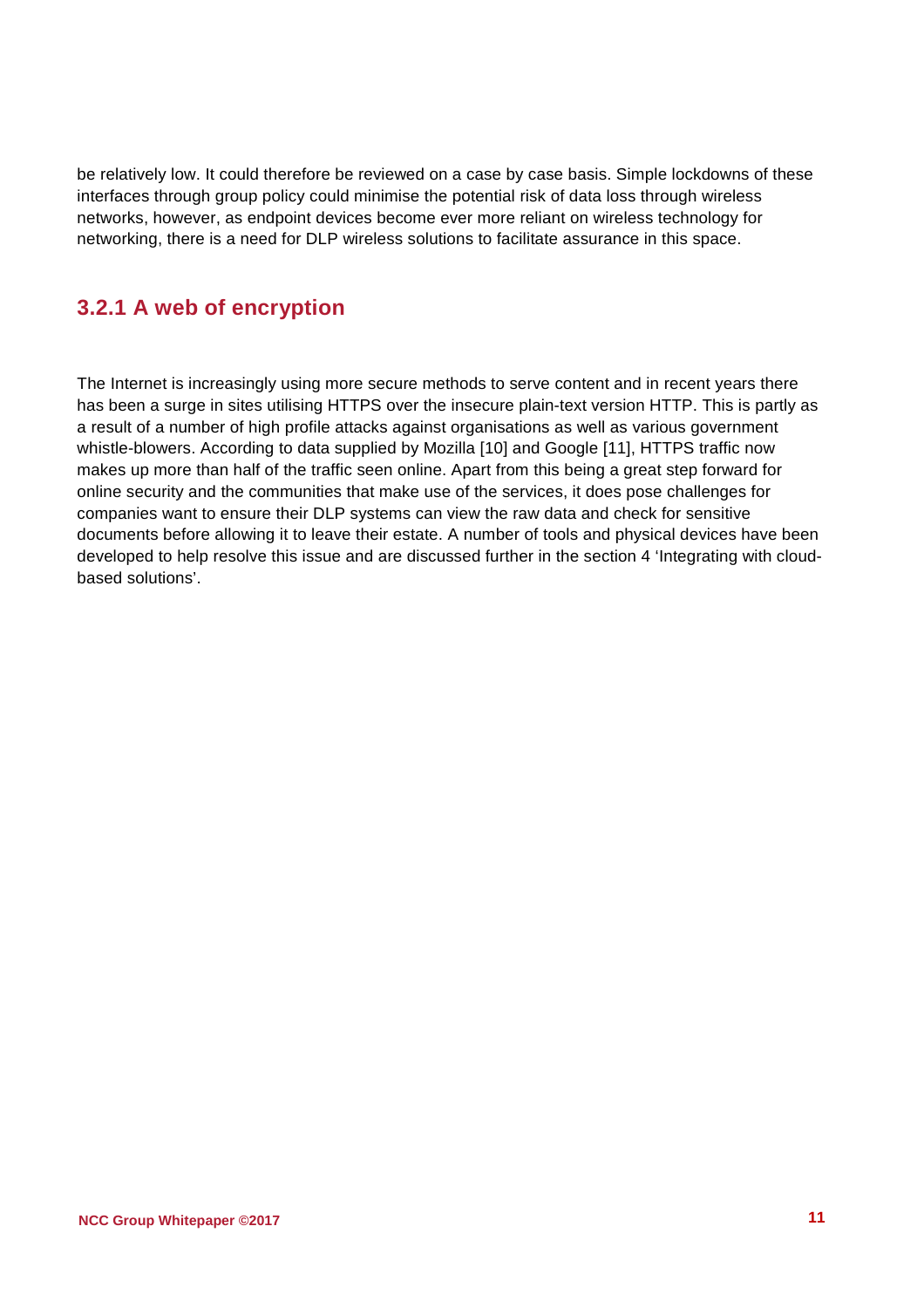# <span id="page-11-0"></span>**4. Integrating with cloudbased solutions**

In recent years, there has been a big shift in moving corporate data away from local hardware and onto Software-as-a-Service (SaaS) environments such as Box, Google Drive and Dropbox. A study of 1,060 professionals across a range of different organisations found that 89 per cent used some form of public cloud storage [12] as part of their company's infrastructure. With this in mind, the standard on-premises DLP solutions can often no longer fulfil the business requirements, such as trying to keep track of access and retain compliance certifications.

Shadow IT is a significant problem that faces organisations as employees attempt to bypass corporate politics and red tape by using online tools to complete tasks faster. DLP can be used to retain control over who is accessing certain data types and log interactions, while ensuring that data is secured at all times. A number of DLP products natively integrate with cloud storage companies through custom APIs or by installing a physical device to the network. The device usually sits at the Internet gateway, intercepts all HTTP and HTTPs traffic and inspects it for sensitive data based on policy settings. One advantage of inspecting all data being uploaded into a cloud environment is to check that it has been encrypted before leaving the network.

SSL traffic inspection is a crucial tool, because if the traffic is not decrypted before leaving the network it will bypass policies which could enable accidental or malicious users to smuggle data outside of the company. One issue with this is that terminating the SSL connection at the gateway to view the traffic can impact user privacy. It can also have significant network overheads through the issuing of new certificates and checking each packet.

The general flow of SSL packet inspection from within the corporate network is as follows [13]:

- 1. Intercept the client request.
- 2. Establish a secure connection to the requested website and validate the site server's certificate.
- 3. Create a new SSL certificate for the communication between the Security Gateway and the client. Send the client the new certificate and continue the SSL negotiation with it.
- 4. Using the two SSL connections:
	- a. Decrypt the encrypted data from the client (from within the corporate network).
	- b. Inspect the clear text content against the DLP policies set.
	- c. Inspect the traffic coming from the website into the organisation network.
	- d. Encrypt the data again to keep client privacy as the data travels to the destination web server resource.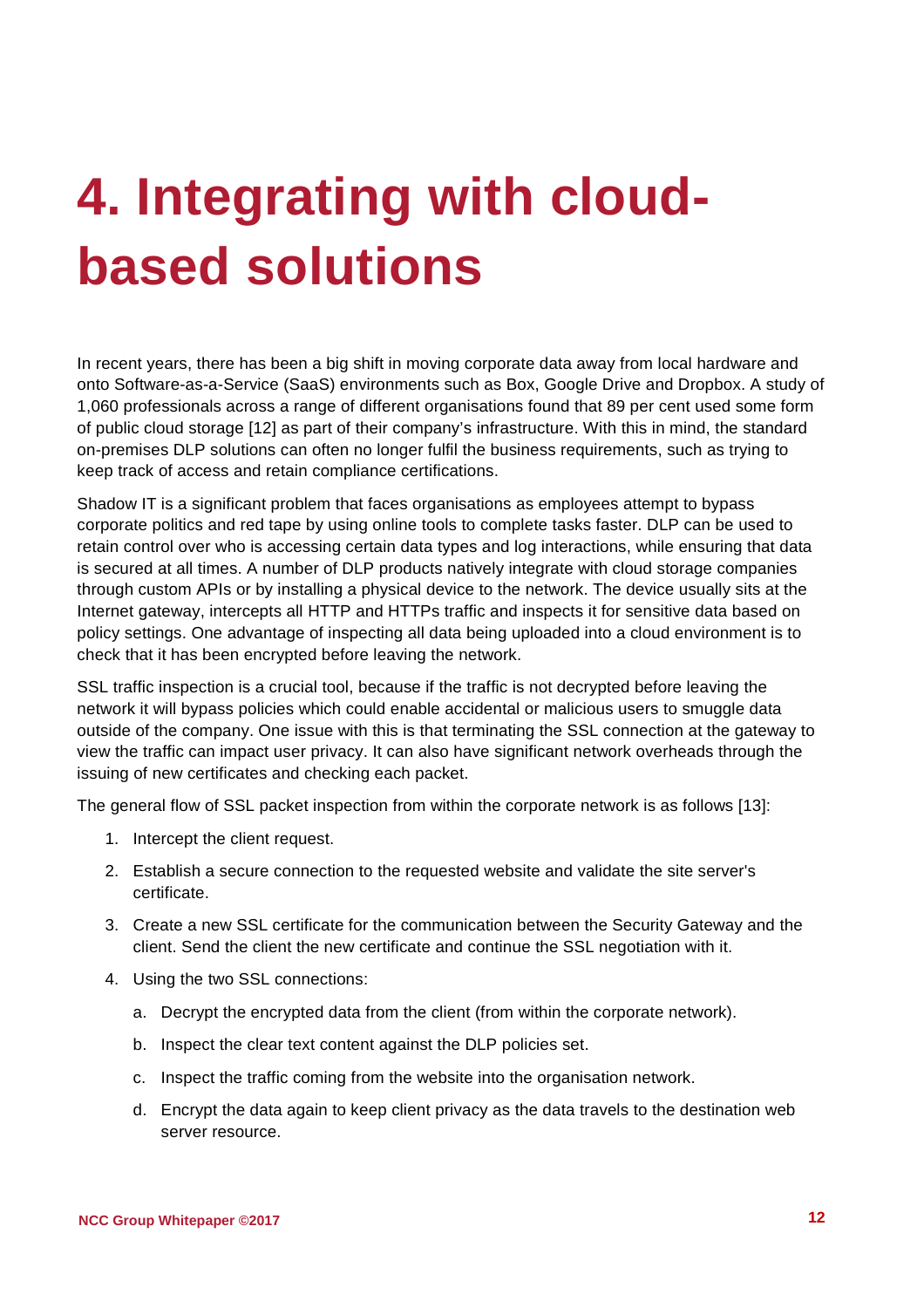

*Figure 5: Example of SSL traffic inspection [14]*

<span id="page-12-0"></span>Utilising cloud storage as part of an organisation's corporate infrastructure is simpler to manage as everything will be in one place. This allows features such as continuous monitoring to occur and feeds into regular audits detailing the amount, type, location and encryption status of the data held. Conventional corporate networks are large with legacy equipment attained over time and these networks and devices are generally geographically disparate. This adds a lot of complexity and requires a lot more time to be spent to try and get a clear picture of sensitive data across a network.

Organisations such as the 'Cloud Security Alliance' have created guidelines for companies to use, are publically available and can help when making a decision on which cloud service provider to use. It covers security best practice in terms of infrastructure, legal considerations, IAM and data security [15].

There are also legal aspects to consider when using cloud storage providers. When signing a contract, it is important to make clear that the customer owns their data and the responsibilities of the provider are clearly outlined. Failure to do so could cause issues if a data leak were to occur, such as a compromised server. In this instance, having a fully integrated DLP solution would not protect the organisation responsible for holding customer data securely and reputational damage would fall on the company that collated or generated the data, not on the third party responsible for storing it.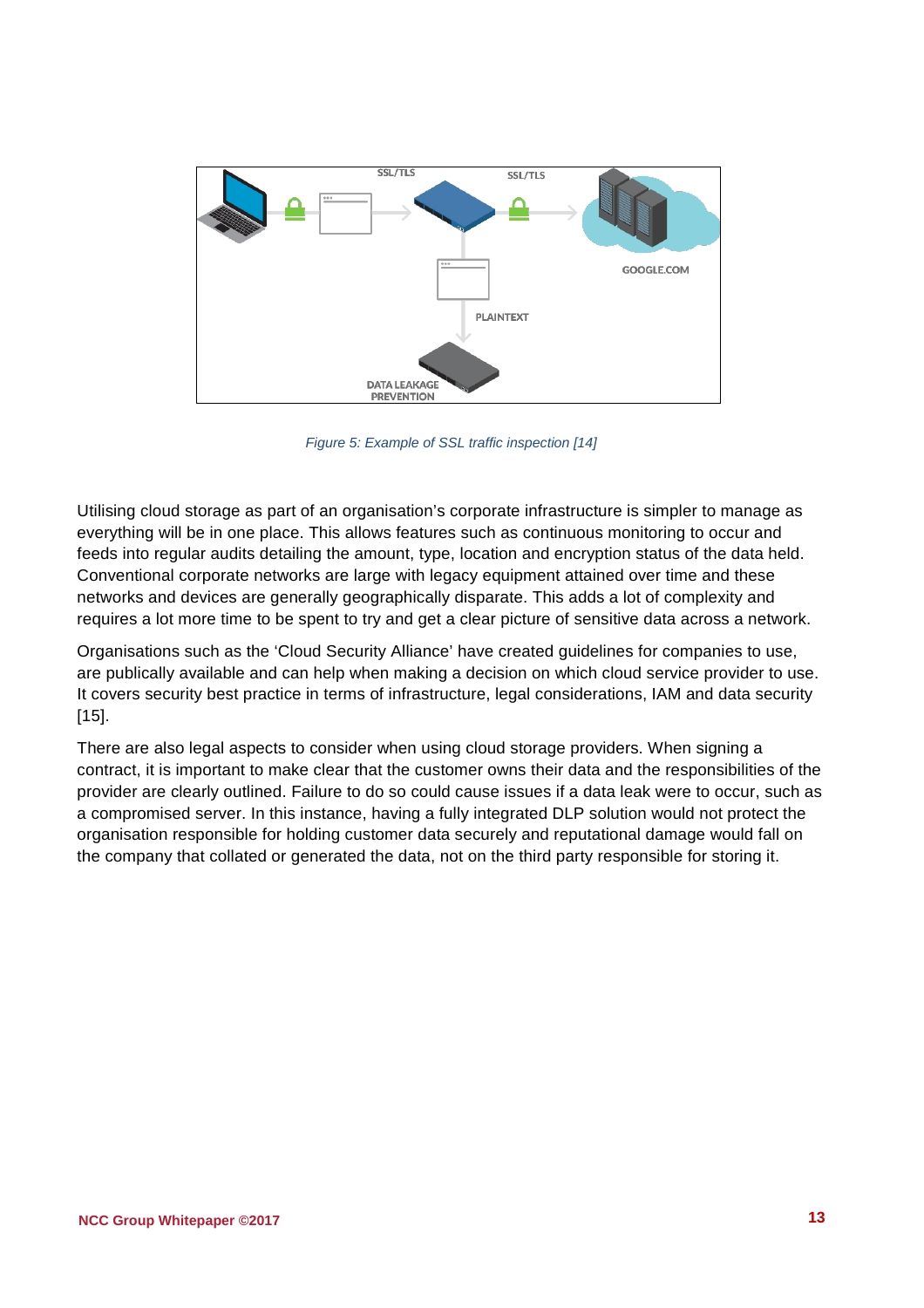### <span id="page-13-0"></span>**5. The next frontier**

As user interaction with data evolves and new applications are developed to handle information, DLP also has to mature and keep up with trends. Failing to do so will not future-proof a company against accidental or malicious data breaches, which could result in certifications being revoked or irreparable reputational damage.

**Social network analytics** can be used to get an understanding of user intention and third party collaboration. This can be of benefit to an internal investigation as they will be able to understand the reason why certain data was sent, or if they are networking with known malicious data brokers in exchange for cash incentives. Monitoring these channels of communication, however, brings up the question of data privacy and the users right to privacy. In an employment contract it is common to find that communication channels will be monitored on corporate networks and equipment, therefore, the onus is on the employee to be careful what they wish to disclose on social media while at work. The Data Protection Act and GDPR require that any sensitive personal data collected will be handled following best practice.

**Offline policy enforcement** allows the use of unauthorised devices to be flagged. When files are downloaded to authorised devices they will be decrypted and accessible. If a file is downloaded onto an unauthorised device it will remain encrypted and an alert will be sent to the information security team with details of the device and document being accessed.

**Context-based alerting** is when a document is scanned for sensitive data types, but when an alert is raised, instead of blocking the email or file upload for manual inspection the sensitive information is simply removed automatically. This allows the document to be sent or uploaded successfully without impacting business operations or clogging up consoles with unnecessary alerts. This process utilises text mining, deriving meaningful information from qualitative data through the use of patterns and natural language processing.

**Machine learning** is generally agent-based and monitors details such as the number of customer records accessed within a shift, email recipients the employee keeps in touch with on a regular basis or work patterns. The greatest benefit is when machine learning targets unstructured data, for example web pages, intranet sites, images and videos. When all of these sources are correlated together it can then be used to recieve a baseline for an individual which can then be used to form part of standard deviation alerting. This is when a significant statistical limit has been reached, such as when an employee typically views 45 customer records in a shift, however on one particular day they accessed 88. The result would be an alert to the DLP console, highlighting the anomaly so that it can then be investigated to decide if there was any malice intended.

**Artificial Intelligence** (AI) will begin to incorporate all of the above elements into DLP environments to enrich dynamic and evolving policies. These DLP deployments will be aware of their environments, current security trends, news and the user base it serves. This could then continuously monitor endpoints, gateways and users to ensure a complete cover of the corporate environment.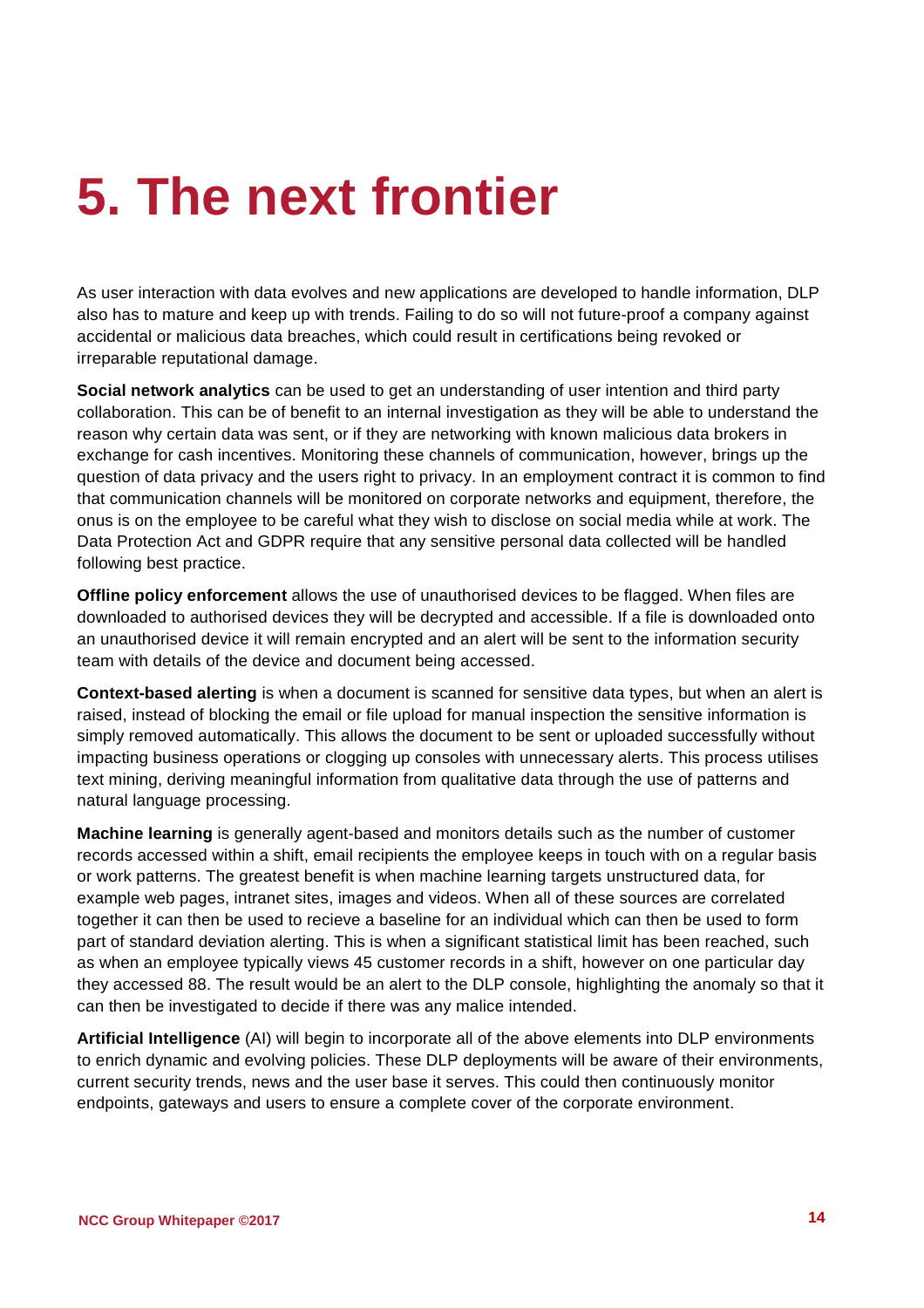**Wi-Fi networks** are quite difficult to monitor, especially as there is currently no solution that focuses just on the data being transferred via wireless means. The best solution is to install DLP software onto individual devices that connect to these networks. An example would be that any companies embracing BYOD should implement some form of Mobile Device Management (MDM) solution, allowing for more granular controls to be refined. This could include checking the type of data being uploaded via a mobile phone or to disable the ability to access the Internet entirely and only allow access to internal content hosted on the intranet. Other solutions that are currently available include DLP agents being installed onto all connected devices. This acts in the same way a physically connected device would as the data will go to the Wi-Fi access point, passing through the DLP engine before hitting the corporate router to the internet.

**NFC and Bluetooth** will eventually be supported by DLP software as more IoT devices are developed and integrated with people's everyday technologies, such as smartwatches and personal assistant devices like Amazon Echo and Google Home. These all present a risk to corporate data and make handling access to it significantly more difficult.

**IoT devices** are extremely affordable and provide quick solutions to numerous everyday challenges. Some recent high profile attacks have managed to cause widespread disruption due to a lack of consideration for security. One such example includes an IoT camera which had to be recalled due to a default password that was shipped with all devices. The cameras became part of a vast botnet and took down some high profile sites including Netflix, Twitter, Reddit, Spotify and the UK government website [16]. At present, there are no specific DLP products that can protect these devices from leaking data. However, there are some steps users can take to ensure the highest degree of security. These include:

- Change default passwords straight away.
- Complete a code review on the device and after being assessed as safe get the device code signed to protect against tampering.
- If data should not leave the corporate network, set up a specific policy on the companies firewall to block the device from calling out to the Internet.
- Ensure that firmware and patching levels are kept up-to-date on the device.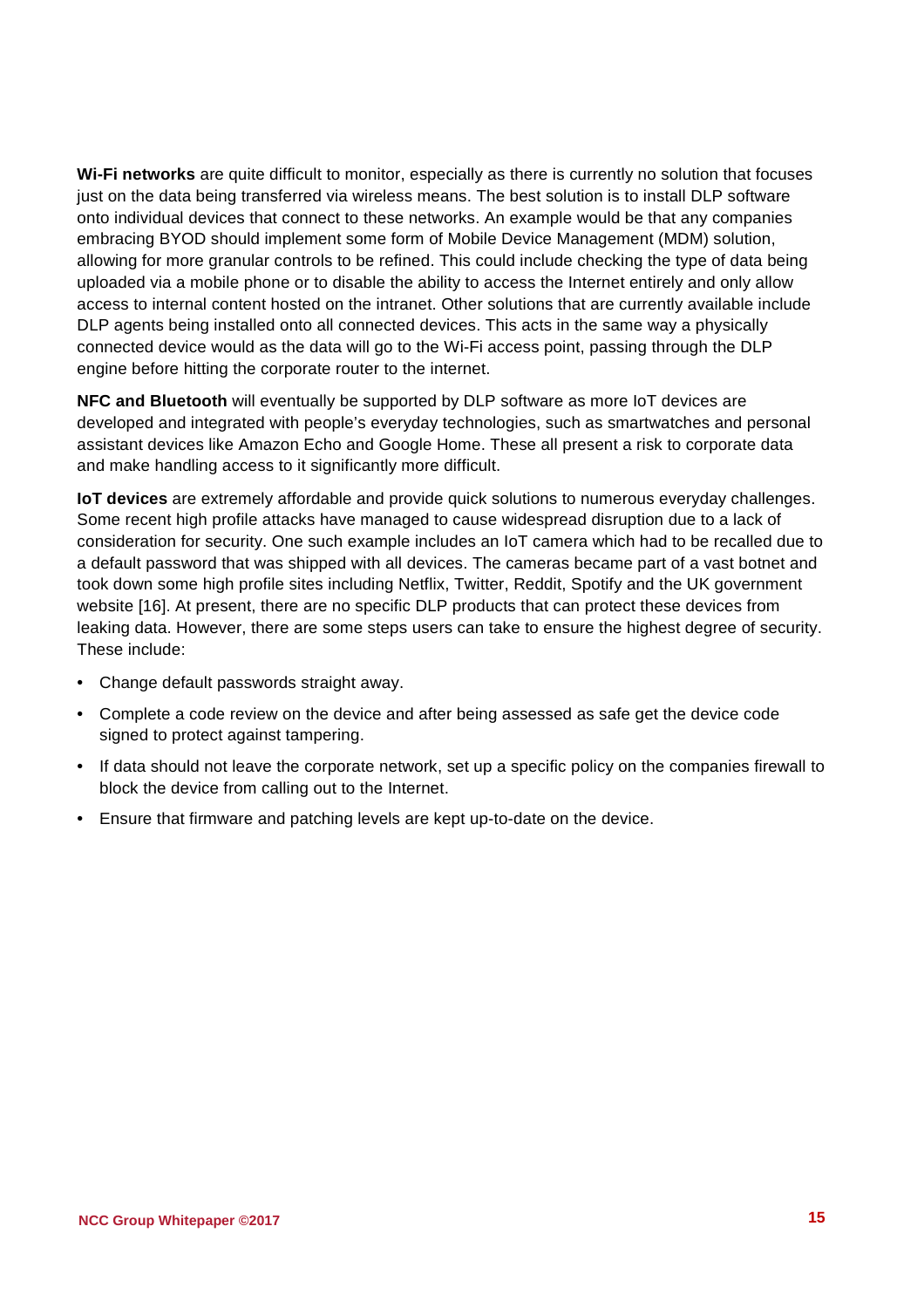# <span id="page-15-0"></span>**6. Conclusion**

DLP solutions are only as effective as their configuration. The more time and effort that are spent in the early stages of deployment to define and refine the rules and polices, the better the ROI that will be seen by organisations. Getting company stakeholders involved early in the policy generation phase will ensure more value can be gained and less disruption will be faced when the system is rolled out.

DLP can be an invaluable safety net which could save organisations from significant fines or brand damage. However, DLP is not the only element needed to keep corporate data safe. It should be used as part of a 'defence-in-depth' approach with the most valuable tool being an organisation's employees. User education and training can therefore be the most effective means of preventing in data loss.

DLP should be an integral part of all data consumed and generated by a business. Only then can a high degree of security be ensured. Checking **data at rest** can be used to locate sensitive files for either tagging or complying with PCI-DSS certifications. **Data in use** can ensure only authorised users are accessing the data and within appropriate volumetric limits. **Data in transit** is where the biggest risk lies as data is continually moving in and out of an organisation through network connectivity, or even onto removable media.

As new technologies are developed, DLP will have to evolve with it in order to prevent users either accidently losing or maliciously taking data without authorisation. The biggest threat, as far as DLP is concerned, is with new IoT devices which have multiple methods of data transport. This could potentially create a problem for IT support and security teams within organisations as they try and find a balance between outright blocking and supporting the company in embracing new technologies.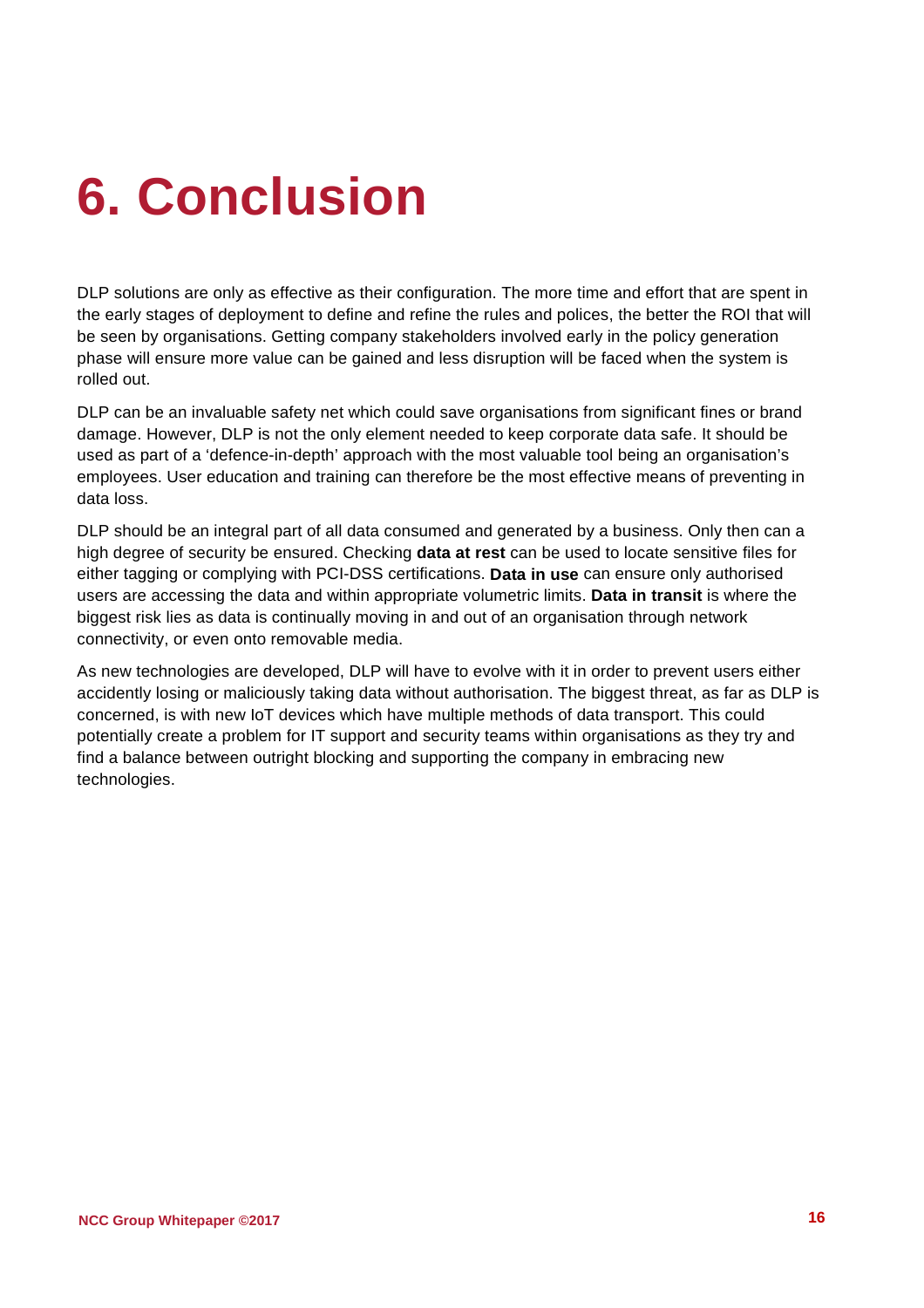# <span id="page-16-0"></span>**7. References & further reading**

[1] Business Technology Group. (n.d.). *Endpoint Security.* Retrieved from Business Technology Group: http://www.btg-uk.com/images/endpoint-protector.jpg

[2] Fernandes, L. (2017, January 27). *8 steps for implementing a successful print security plan*. Retrieved from Computer Weekly: http://www.computerweekly.com/blog/Quocirca-Insights/8-stepsfor-implementing-a-successful-print-security-plan

[3] Leyden, J. (2016, December 1). *Europol cop took terror dossier home, flashed it to the web accidentally*. Retrieved from The Register: https://www.theregister.co.uk/2016/12/01/europol\_terror\_data\_leak/

[4] Information Commissioner's Office. (n.d.). *Sending personal data by email*. Retrieved from ICO: https://ico.org.uk/for-organisations/guide-to-data-protection/encryption/scenarios/sending-personaldata-by-email/

[5] Information Commisioner's Office. (n.d.). *Action we've taken.* Retrieved from ICO: https://ico.org.uk/media/action-weve-taken/csvs/1042752/civil-monetary-penalties.csv

[6] Reed, B., & Kish, D. (2017). *Magic Quadrant for Enterprise Data Loss Prevention.* Connecticut: Gartner.

[7] Microsoft. (2016, October 21). *Data loss prevention in Exchange 2016*. Retrieved from technet.microsoft.com: https://technet.microsoft.com/en-us/library/jj150527(v=exchg.160).aspx

[8] Posey, B. (2015, December 11). *What are the security benefits of using thin client devices?* Retrieved from Tech Target: http://searchvirtualdesktop.techtarget.com/answer/What-are-thesecurity-benefits-of-using-thin-client-devices

[9] SailPoint. (2016). *Weak Security Practices Leave Organizations Exposed.* Austin: SailPoint.

[10] Finley, K. (2017, January 30). *Half the Web Is Now Encrypted. That Makes Everyone Safer*. Retrieved from Wired: https://www.wired.com/2017/01/half-web-now-encrypted-makes-everyonesafer/

[11] Gebhart, G. (2017, February 21). *We're Halfway to Encrypting the Entire Web*. Retrieved from Eff: https://www.eff.org/deeplinks/2017/02/were-halfway-encrypting-entire-web

[12] RightScale. (2016). *State of the cloud report.* Santa Barbara: RightScale.

[13] Check Point. (2017, February 11). *Best Practices - HTTPS Inspection*. Retrieved from supportcenter.checkpoint.com:

https://supportcenter.checkpoint.com/supportcenter/portal?eventSubmit\_doGoviewsolutiondetails=&s olutionid=sk108202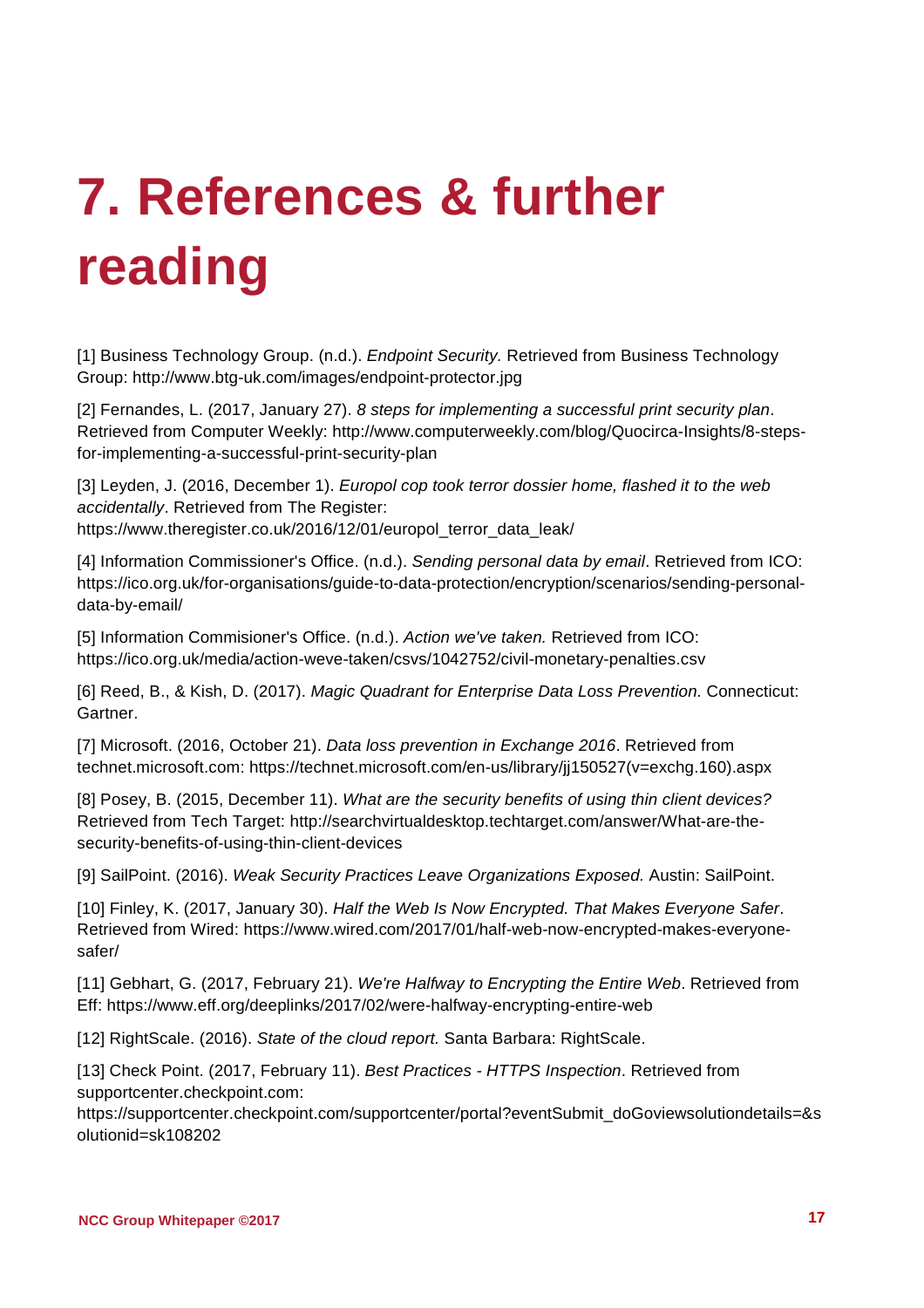[14] Paloalto. (n.d.). *Decryption*. Retrieved from Paloalto Networks: https://www.paloaltonetworks.com/content/dam/pan/en\_US/images/products/Decryption.png

[15] Cloud Security Alliance Guidance. (2017, February). *CSA Guidance*. Retrieved from Github: https://github.com/cloudsecurityalliance/CSA-Guidance

[16] Burgess, M. (2016, October 25). *Chinese IoT firm recalls 4.3 million connected cameras after giant botnet attack*. Retrieved from Wired: http://www.wired.co.uk/article/internet-down-dyn-october-2016

#### **7.1 Figure table**

| Figure 1: Diagram detailing the split of devices and general function of a DLP solution [1]3 |  |
|----------------------------------------------------------------------------------------------|--|
|                                                                                              |  |
|                                                                                              |  |
|                                                                                              |  |
|                                                                                              |  |